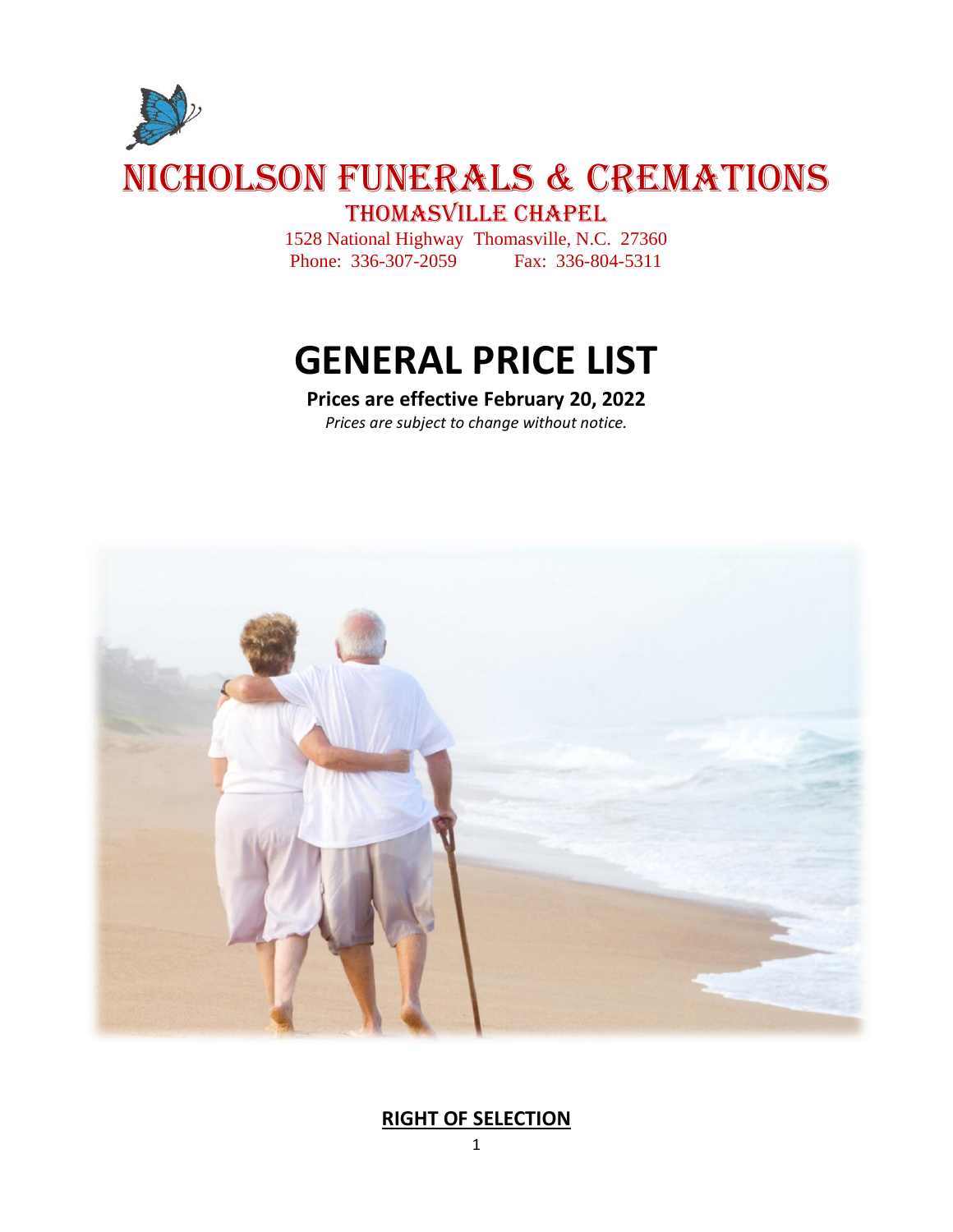The goods and services shown below are those we can provide to our customers. You may choose only the items you desire. However, any funeral arrangements you select will include a charge for our basic services and overhead. If legal or other requirements mean you must buy any items you did not specifically ask for, we will explain the reason in writing on the statement we provide describing the funeral goods and services you selected.

| <b>BASIC SERVICES OF FUNERAL DIRECTOR, STAFF, AND OVERHEAD</b>                                                                                                        | \$1,595  |
|-----------------------------------------------------------------------------------------------------------------------------------------------------------------------|----------|
| Our services include conducting the arrangement conference, planning the                                                                                              |          |
| funeral, consulting with family and clergy, shelter of remains, preparing and                                                                                         |          |
| filing necessary notices, obtaining necessary authorizations and permits,<br>coordinating with cemetery, crematory, or other third parties. This fee includes         |          |
| a proportionate share of our overhead costs.                                                                                                                          |          |
| This fee for our basic services and overhead will be added to the total cost of                                                                                       |          |
| the funeral arrangements you select. (This fee is already included in our charges<br>for direct cremations, immediate burials, and forwarding and receiving remains.) |          |
|                                                                                                                                                                       |          |
| <b>OUR CARE FOR YOUR LOVED ONE</b>                                                                                                                                    |          |
| <b>Embalming</b>                                                                                                                                                      | \$895    |
| Embalming is not required by law. Embalming may be necessary, however,                                                                                                |          |
| if you select certain arrangements, such as a funeral with viewing.                                                                                                   |          |
| If you do not want embalming, you have the right to choose an<br>arrangement such as direct cremation or immediate burial which does not                              |          |
| require you to pay for it.                                                                                                                                            |          |
|                                                                                                                                                                       |          |
| <b>OTHER PREPARATION OF DECEASED</b>                                                                                                                                  |          |
| <b>Bathing, Dressing, Casketing</b>                                                                                                                                   | \$195    |
| Additional Charge for embalming autopsied body                                                                                                                        | \$150    |
| Preparation of non-embalmed body for viewing                                                                                                                          | \$195    |
| Sheltering for extended time (Refrigeration, per day)                                                                                                                 | \$<br>25 |
| <b>Restoration Services (per hour)</b>                                                                                                                                | Ś.<br>25 |
|                                                                                                                                                                       |          |
|                                                                                                                                                                       |          |
| <b>TRANSPORTATION</b>                                                                                                                                                 |          |
| Transportation to funeral home (within 25 miles)                                                                                                                      | \$ 295   |
| (Over 25 miles, \$4.00 per mile, one way)                                                                                                                             |          |
| <b>Use of Funeral Coach</b>                                                                                                                                           | \$295    |
|                                                                                                                                                                       |          |
| <b>Use of Family Car</b>                                                                                                                                              | \$295    |
| Use of Service Vehicle (Flowers, Other Transportation)                                                                                                                | \$150    |

### **TRIBUTE SERVICES**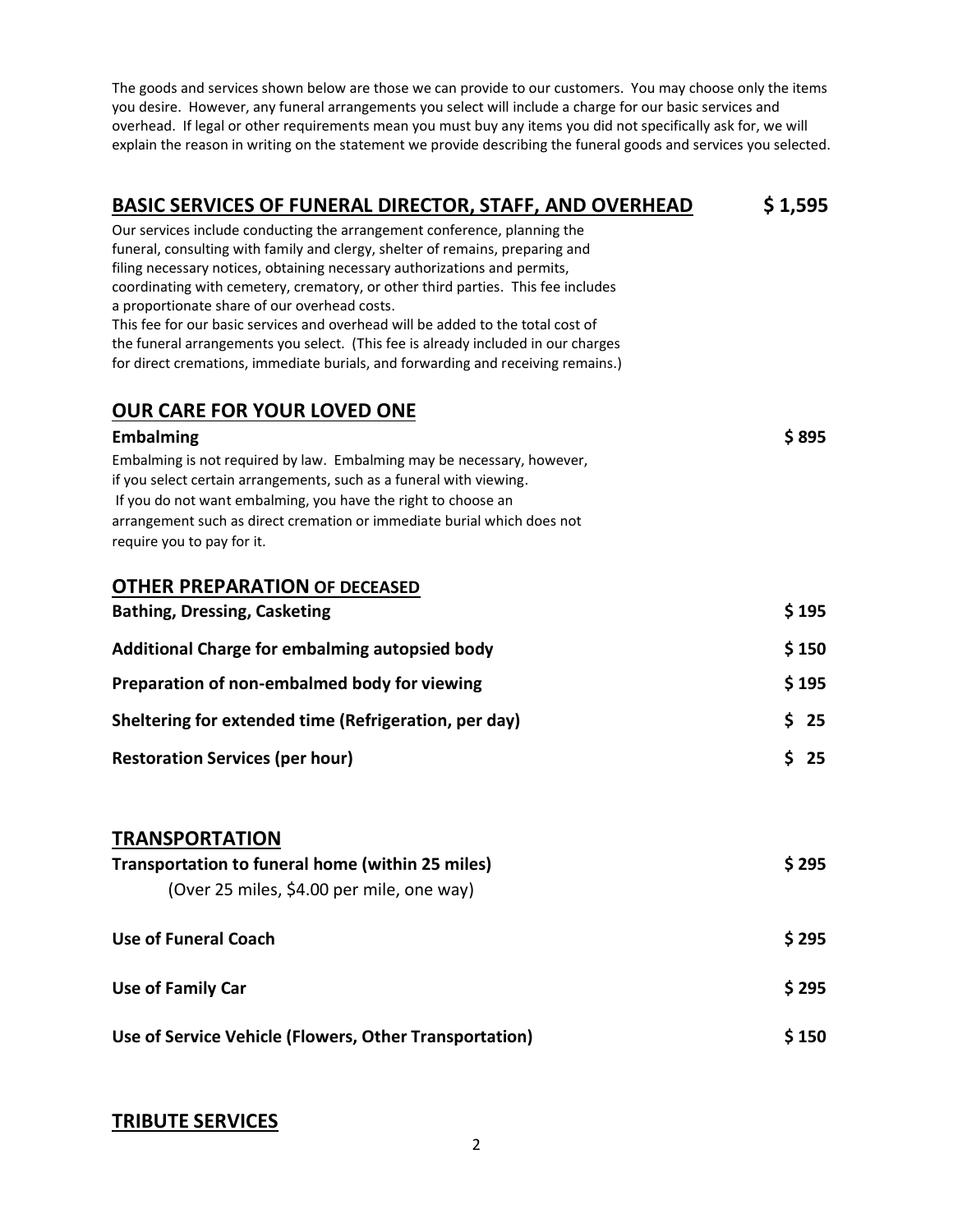| <b>Facilities, Staff, and Equipment for Visitation Same Day as Service</b>                                                                                                                                                                 | \$195                    |
|--------------------------------------------------------------------------------------------------------------------------------------------------------------------------------------------------------------------------------------------|--------------------------|
| <b>Facilities, Staff, and Equipment for Visitation Night Before Service</b>                                                                                                                                                                | \$295                    |
| <b>Facilities, Staff, and Equipment for Funeral Service</b>                                                                                                                                                                                | \$395                    |
| <b>Facilities, Staff, and Equipment for Memorial Service</b>                                                                                                                                                                               | \$395                    |
| <b>Staff and Equipment for Graveside Service</b>                                                                                                                                                                                           | \$395                    |
|                                                                                                                                                                                                                                            |                          |
| <b>ALTERNATIVES TO TRIBUTE SERVICES</b>                                                                                                                                                                                                    |                          |
| <b>Immediate Burial</b>                                                                                                                                                                                                                    | $$1,995 - $10,090$       |
| This alternative includes no embalming or ceremonies. It includes basic services<br>of funeral director and staff, a proportionate share of overhead costs,<br>transportation of body to our funeral home and to cemetery.                 |                          |
| Immediate burial with casket provided by purchaser                                                                                                                                                                                         | \$1,995                  |
| Immediate burial with casket selected from our casket price list<br>(Total cost = $$1,995$ plus cost of casket)                                                                                                                            | \$1,995 + Casket         |
| <b>Basic Cremation</b>                                                                                                                                                                                                                     | \$825 + Cremation Casket |
| Our charge for direct cremation (no ceremony) includes:<br>Basic services of funeral director and staff, a proportionate share of overhead<br>costs, transportation of body to crematory, necessary authorizations,<br>and crematory fee.  |                          |
| If you want to arrange a direct cremation, you can use an alternative container.<br>Alternative containers encase the body and can be made of materials like<br>fiberboard or composition materials (with or without an outside covering). |                          |
| The containers we provide are a fiberboard container.                                                                                                                                                                                      |                          |
| Direct cremation with container provided by purchaser                                                                                                                                                                                      | \$825                    |
| Direct cremation with fiberboard container                                                                                                                                                                                                 | \$875                    |
| Direct cremation with Cremation Casket selected from Funeral Home                                                                                                                                                                          | \$825 + Cremation Casket |
| <b>Viewing Prior To Cremation</b>                                                                                                                                                                                                          | \$195                    |
| Our charge includes transportation to our funeral home (within 25 miles),                                                                                                                                                                  |                          |
| minimal preparation for viewing of deceased, and private viewing by small                                                                                                                                                                  |                          |
| number of people. Cremation container not included.                                                                                                                                                                                        |                          |
| <b>Forwarding of Deceased to Another Funeral Home</b>                                                                                                                                                                                      | $$1,495 - $2,195$        |
| Our charge incudes basic services of funeral home and staff, a proportionate<br>share of overhead costs, transportation to our funeral home (within 25 miles),<br>embalming and/or other preparation of body, and local transportation to  |                          |
| receiving funeral home or common carrier. Not included in this price is an air tray<br>or otherwise, suitable shipping container required by the common carrier.                                                                           |                          |
| <b>Receiving Deceased from Another Funeral Home</b>                                                                                                                                                                                        | $$1,495 - $1,995$        |
| Our charge includes basic services of funeral director and staff, a<br>proportionate share of overhead costs, care of body, transportation<br>of body to funeral home, cemetery, or crematory.                                             |                          |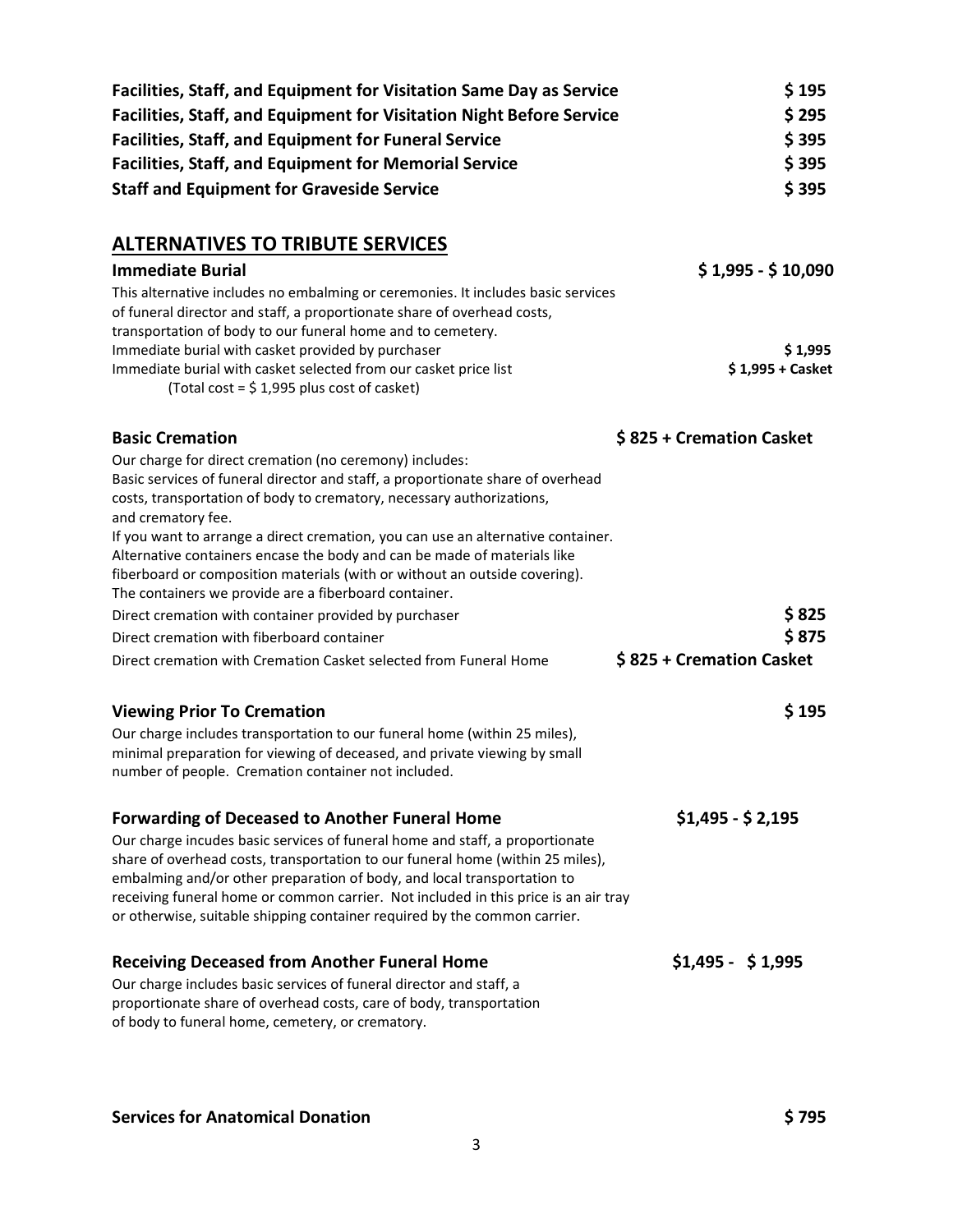Our charge includes transfer of the deceased to our funeral home, (Within 25 miles), minimal services of funeral director and staff, a proportionate share of overhead costs, and transportation to the receiving facility.

#### **Infant and Children**

No professional fees will be charged for services rendered for infants and children 0-2 years old. Merchandise (burial container, memorial products, etc.) and cash advances (cemetery charges, death certificates, etc.) will be charged as utilized.

#### **OTHER SERVICES & EQUIPMENT**

| <b>Open and Closing of Grave - CASKETED</b>                      | \$1,095 |
|------------------------------------------------------------------|---------|
| Open and Closing of Grave - CREMATION                            | \$550   |
| Graveside Set-Up (Tent, Chairs, Grass)                           | \$750   |
| Tent                                                             | \$225   |
| <b>Temporary Grave Marker</b>                                    | \$25    |
| Use of Cremation Rental Casket                                   | \$400   |
| <b>Cremation Fee</b>                                             | \$250   |
| Transfer of Cremated Remains (when Urn is purchased by customer) | \$ 35   |

#### **MERCHANDISE**

| <b>Adult Caskets</b>                                        | $$995 - $7,495$   |
|-------------------------------------------------------------|-------------------|
| A complete price list will be provided at the funeral home. |                   |
| <b>Adult Outer Burial Containers</b>                        | $$1,795 - $6,395$ |
| A complete price list will be provided at the funeral home. |                   |

**Urns and Cremation Jewelry \$41 - \$350**

| <b>Urns and Cremation Jewelry</b>                           |  |
|-------------------------------------------------------------|--|
| A complete price list will be provided at the funeral home. |  |

#### **MEMORIAL PACKAGES / OPTIONS**

| \$175     |
|-----------|
| \$50      |
| \$75      |
| \$50      |
| \$50      |
| \$3 each  |
| \$75      |
| \$25 each |
|           |